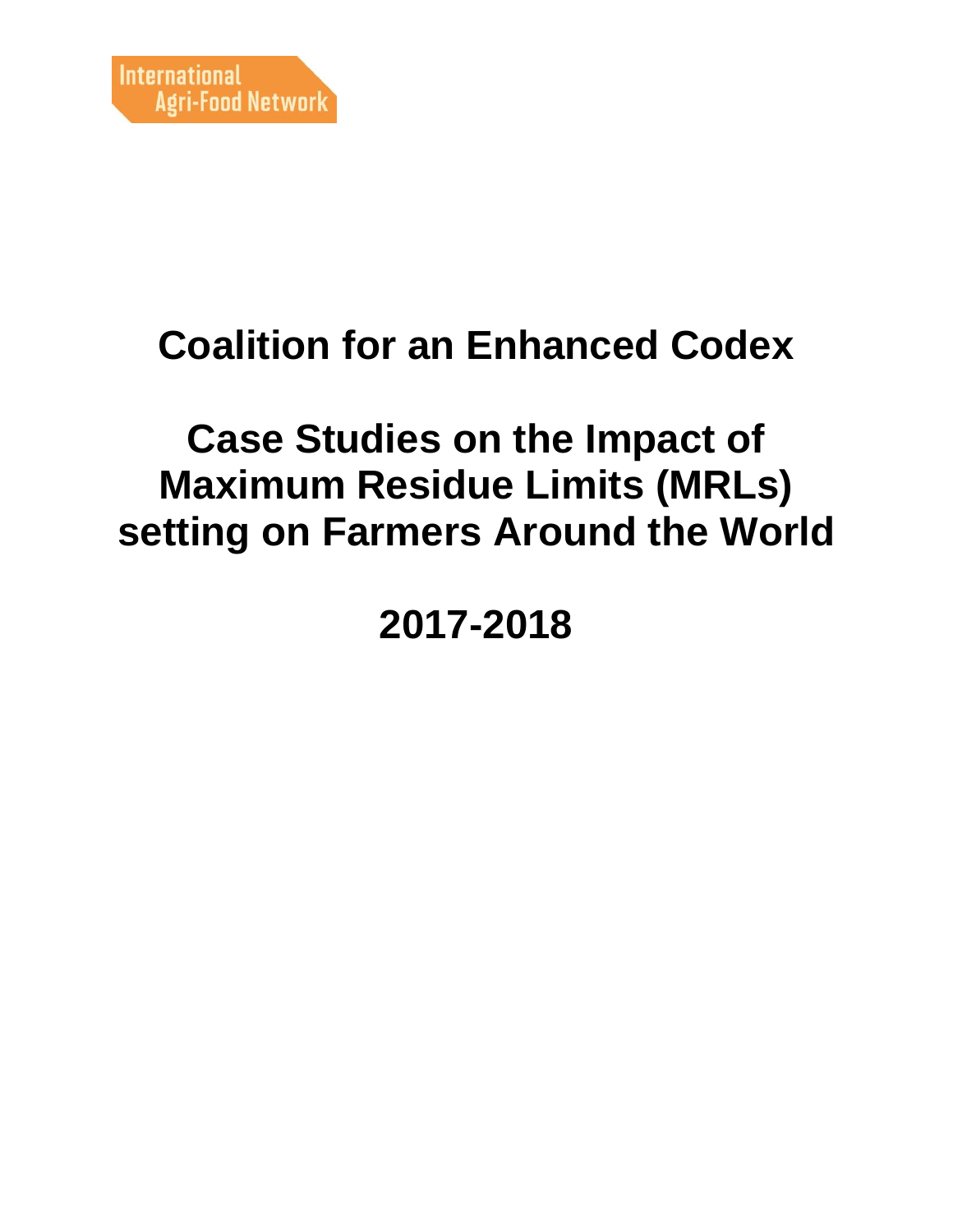### **Introduction**

The Coalition for an Enhanced Codex brings together like-minded groups looking to enhance Codex Alimentarius processes for setting Maximum Residue Limits (MRLs) for pesticides and veterinary drugs. Coalition membership encompasses the global agriculture and food value chain. Members represent crop input suppliers, animal health products, agri-commodity traders, famers, and the food and drink manufacturing sector. Coalition members seek effective and impactful Codex reforms to ensure the continued production and trade of safe, high-quality, and diverse food in an economically, environmentally, and socially sustainable way.

The Coalition collected information to document the real-life impact of missing MRLs on farmers and the larger value chain, as well as on farmers' ability to produce sustainable food and access world agricultural markets. A series of three global case-studies were commissioned in 2017 on pesticide MRLs for quinoa, cranberry, and a veterinary drug. These case-studies highlight the importance of a global harmonized process for MRL setting and underline the need for enhancements to Codex Alimentarius MRL-setting processes to achieve greater food safety, facilitate global trade, and improve farmers' livelihoods; in particular, those of smallholder farmers around the world.

These studies outline the problems faced by farmers across the world when rejections at import occur. This happens when shipments either do not comply with MRLs set in the importing country or when there are missing MRLs. Such cases are increasingly common with increased testing and analysis or misaligned MRLs between country of export and import. Two of the cases highlighted involve the production and the export of minor crops whereas the third focuses on the impact on the animal sector of missing and approval delay of MRLs in veterinarian drugs.

#### **Case Study 1: How Non-Compliance with Pesticide MRLs Impacted Peruvian Quinoa Exports to the United States**

**Case Study 2: Chlorothalonil and Cranberries in Europe: A Cautionary Tale Case Study 3: Parasite Control in Sheep Farming in the UK and impact of missing MRLs**

**The IAFN Coalition for an Enhanced Codex** represents 30 industry associations across the agri-food chain. Members represent agricultural input industries such as suppliers of seeds, fertilizers, crop protection, animal health, feed and biotechnology-based products, agri commodity traders, farmers, and the food and drink manufacturing sector. Our mission is to help provide sufficient amounts of safe, healthy, high-quality and diverse food at affordable prices to consumers in an economically, environmentally and socially sustainable way. In doing so, we contribute to increased food safety, food security, better nutrition and health, economic growth and development, and poverty reduction

The Coalition is part of the International Agri-Food Network: agrifood.net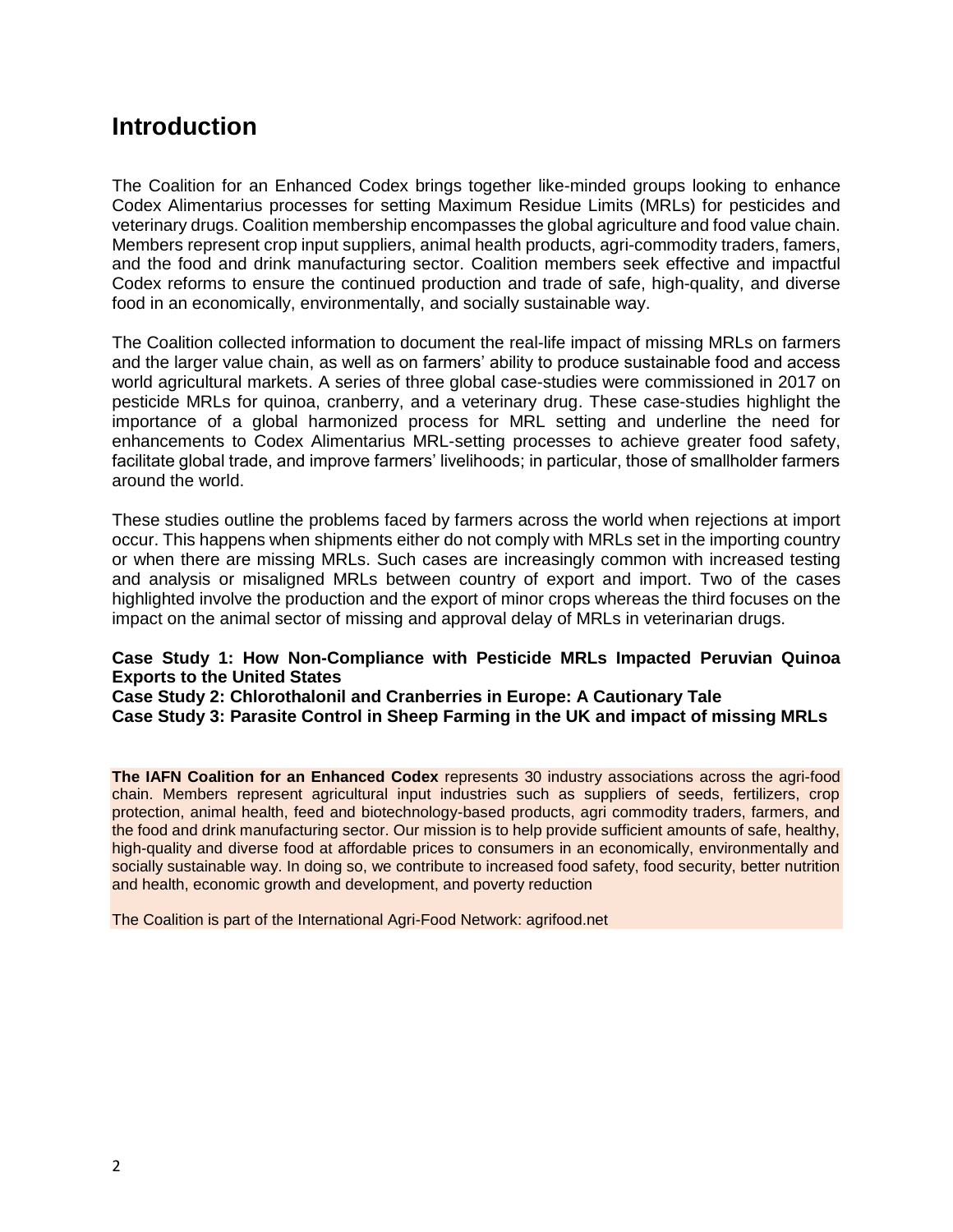## **Case Study 1: How Non-Compliance with Pesticide Maximum Residue Limits (MRLs) Impacted Peruvian Quinoa Exports to the United States**

#### **Background**

Quinoa is an annual plant species with grain seeds and leaves as its edible parts. The quinoa grain originated in the Andean region and has been a main food staple of the Andean people for thousands of years.

Quinoa is grown in multiple countries and is in the testing phase for many others around the world. Quinoa grown in the Andean region was a catalyst for the tremendous increase in world demand and it continues to grow in popularity with global consumers as a health food. Table 1 shows the



increase in volume of quinoa production in Peru and Bolivia resulting from expansion of the cultivated area.

#### **Table 1. Estimates of Quinoa Production (volume in metric tons)**

| Country        | 1990 | 2005 | 2006      | 2007          | 2008           | 2009 | 2010 | 2011 | 2012       | 2013 | 2014  |
|----------------|------|------|-----------|---------------|----------------|------|------|------|------------|------|-------|
| Peru           | 6.3  | 32.6 | 30.4<br>4 | 31.8          | 29.9           | 39.4 | 41.  | 41.2 | 44.2       | 52.  | 114.7 |
| <b>Bolivia</b> | 16.0 | 25.2 | 26.9      | 26.6          | n7 n<br>ے.     | 34.2 | 36.7 | 40.9 | 50.9       | 63.0 | 74.4  |
| Other*         | 0.6  |      | -<br>U.   | -<br>⌒<br>U., | $\cdot$ $\sim$ | 0.8  | 0.9  | 0.8  | ገ Ջ<br>v.o | 0.8  | 0.8   |

\*Ecuador, United States, China, Chile, Argentina, France, Canada, Spain, United Kingdom, and other countries. Source: FAOSTAT.

#### **The Problem**

The rising demand for quinoa resulted in the expansion of quinoa production across Peru into areas with different agro-conditions—especially coastal regions. In lower areas, quinoa is susceptible to heat, humidity and pests migrating from other crops. To protect the crop and minimize economic loss, farmers turned to chemicals not registered or labeled for use on quinoa.

Around 2010, the US Food and Drug Administration (FDA) began testing Peruvian quinoa shipments due to an increase in imports. Prior to December 2015, only one pesticide used on quinoa had an established MRL in the US. Thus, the detection of any other pesticide residue in a shipment of Peruvian quinoa imported led to the detention and rejection of affected shipments by

FDA. Once FDA increased monitoring and testing shipments, **38 shipments of quinoa were refused entry between 2012 and September 2017 due to MRL non-compliance.**

#### **The Impact**

FDA refusals of Peruvian quinoa shipments alarmed export associations, quinoa growers, and agro-exporters. Reasons for Peru's failure to comply with US MRL regulations include:

- Quinoa farmers and agro-exporters' lack of knowledge of US food safety import requirements prior to treating and exporting their crops.
- Lack of advanced strategic planning and strict control of agricultural practices in the quinoa fields targeted for export.

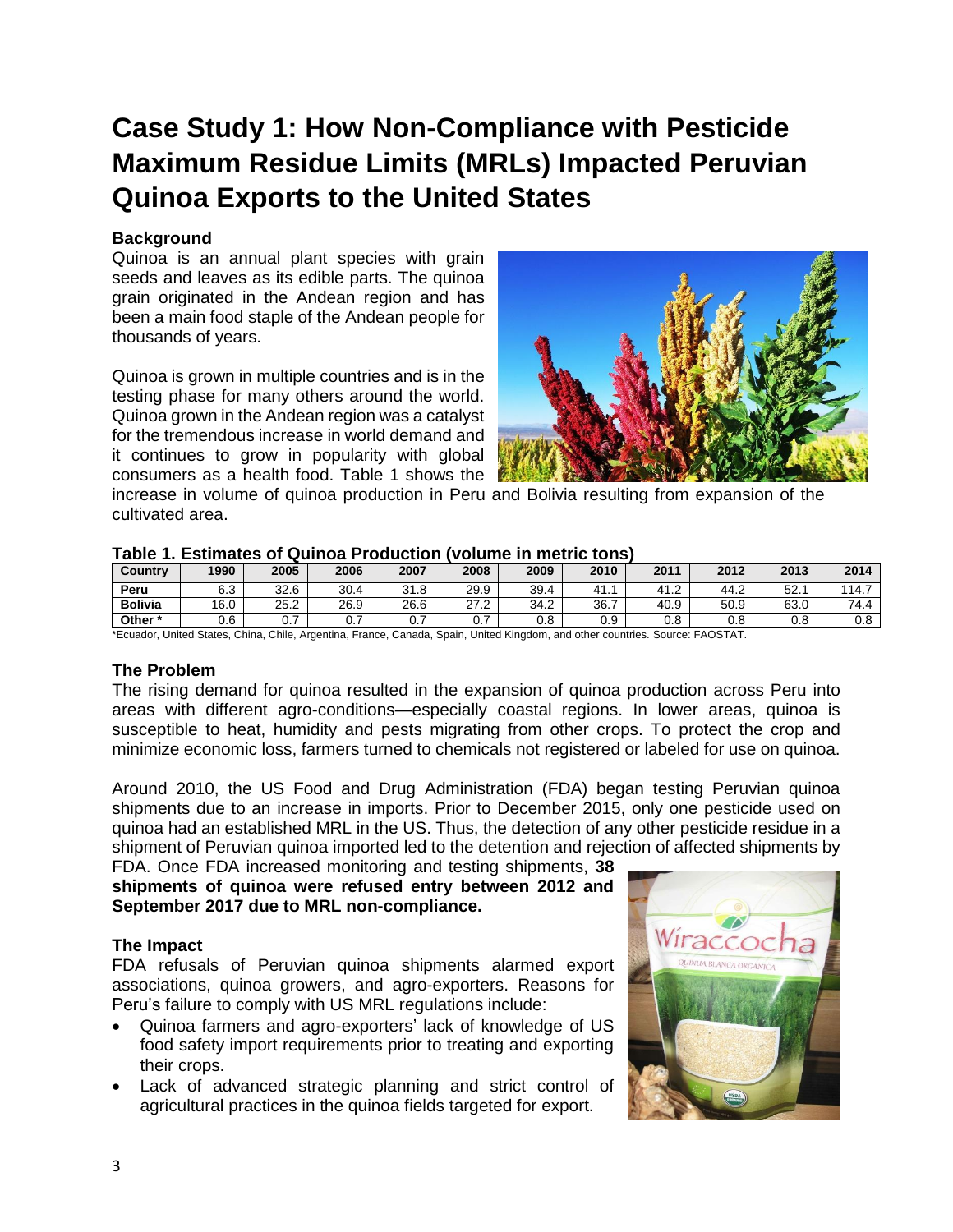- Inadequate knowledge of the potential increase in pest populations, pest pressure, and pest damage to quinoa grown in lowland areas.
- Heavy reliance on untrained collection agents (middlemen) that could not ensure that quinoa collected from small- and medium-sized farmers, and provided to agro-exporters, met the US food safety requirements.
- Lack of available technical publications and guidance.
- Lack of public or private training or extension programs for promoting the implementation of Good Agricultural Practices by quinoa farmers.

#### **The Resolution**

An intensive nationwide effort in Peru was implemented in 2015 to develop corrective measures. Bulletins and manuals on Good Agricultural Practices for quinoa production were disseminated. Meetings were held between the Minister of Agriculture of Peru and the US FDA and the US Environmental Protection Agency's Office of Pesticide Programs responsible for establishing pesticide MRLs to ensure problem resolution. As a result, there is now stricter control by farmers and agro-exporters on the production of quinoa through the implementation of certification guidelines and sanitary and phytosanitary compliance requirements of the destination export market. The Office of Agricultural Food Safety of the National Agrarian Health Service (SENASA) also amended the Agricultural Food Safety Law to require any agricultural food or animal feed grown in the country and intended for export originate from an establishment with a SENASA sanitary permit.

#### **Lessons Learned**

In the race to capture global demand, proper advanced research on meeting regulatory requirements of the export market destination is often overlooked or poorly executed**. Advanced knowledge of the US pesticide MRLs should have been available to quinoa farmers and exporters before they started shipping to the US market**, so that farmers could make more informed pest management decisions.

Since the main financial and legal responsibility for the quality of exported agricultural crops still resides with the farmers and the agro-exporters, these groups must have a more complete knowledge of the phytosanitary and sanitary requirements of the intended export market destinations. This is a key component in helping farmers access international markets.

**A fully functioning, adequately financed, global Codex MRL system would significantly facilitate trade and make it easier for growers (especially in emerging markets) and exporters to produce compliant crops and to avoid market access risks.**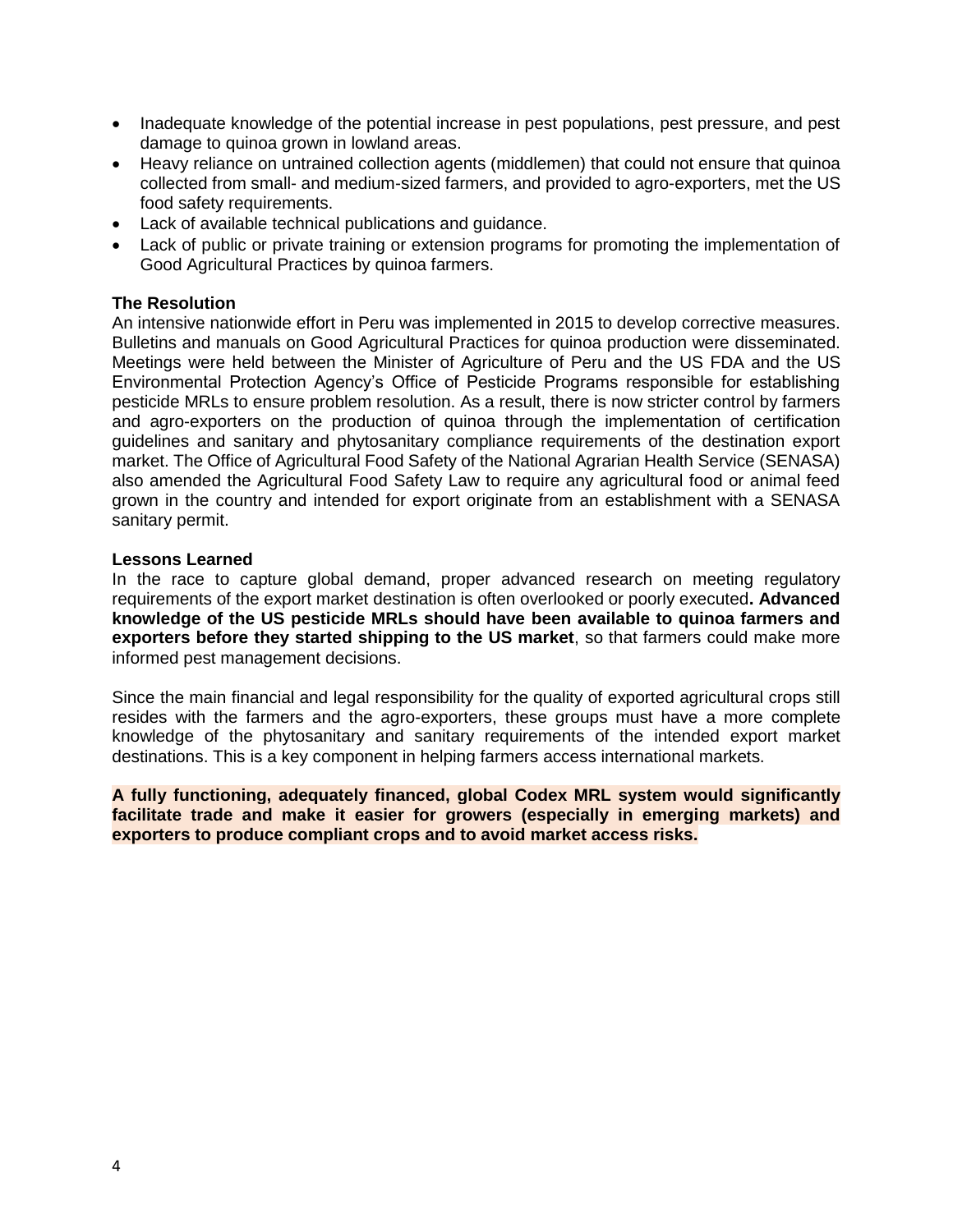### **Case Study 2: Chlorothalonil and Cranberries in Europe: A Cautionary Tale**

#### **Background**

Over the last fifteen years, exports of US cranberry products to Europe have increased significantly. In 2013, the US exported \$122 million dollars of cranberry products to the European Union (EU), which included cranberry concentrate (juice), dried cranberries, and fresh cranberries. **Europe is for the US the largest export market for the crop, accounting for almost half of all exports.**

#### **The Problem**

On April 4, 2014, the EU issued a World Trade Organization (WTO) Notification in which it proposed lowering the chlorothalonil Maximum Residue Limit (MRL) for cranberry from 2 parts per million (ppm) to 0.01 ppm. Despite the US cranberry industry's active



*Typical Cranberry Bog*

pesticide program, which includes monitoring international MRLs, the industry simply missed the EU announcement and the comment deadline. As a result, the European Commission Standing Committee on Plants, Animals, Food, and Feed voted to lower the MRL to the default 0.01 ppm in July 2014.

#### **The Impact**

The US cranberry industry noticed the proposed MRL change in August 2014 and immediately reached out to the US Mission to the EU to see if the proposed MRL could be changed. They were informed that the vote had already occurred. Much of the 2014 crop had been treated with the compound and it would have been difficult to segregate treated from non-treated products. **Over \$100 million in exports were threatened.** 

#### **The Resolution**

Industry officials reached out to the US Trade Representative's office, the US Environmental Protection Agency, and the US Department of Agriculture. These groups worked through the US Mission in Brussels to determine whether the crop produced in 2014 for the EU market could still be exported to the EU. Fortunately, the answer was yes. On October 29, 2014, the EU published in the EU Official Journal *Commission Regulation (EU) No 1146/2014* that crops treated prior to the implementation date of May 18, 2015 would still be allowed to enter under the previous set MRL at 2 ppm.

As soon as it was determined that the 2014 produced crop could be exported to the EU, the industry and the US government started seeking a new import tolerance. Through high-level discussions, it became clear that the only way to address the issue was to submit an import tolerance application through the official EU review process. Circumventing the review system was not possible. However, the US cranberry industry caught a major break. Chlorothalonil cranberry had already been aggregated for the Codex Committee on Pesticide Residues, meaning that an import tolerance application could be drafted and submitted to the EU immediately with the existing data. **Had this information not been available, two years would have been needed to collect the data, delaying the establishment of the chlorothalonil MRL**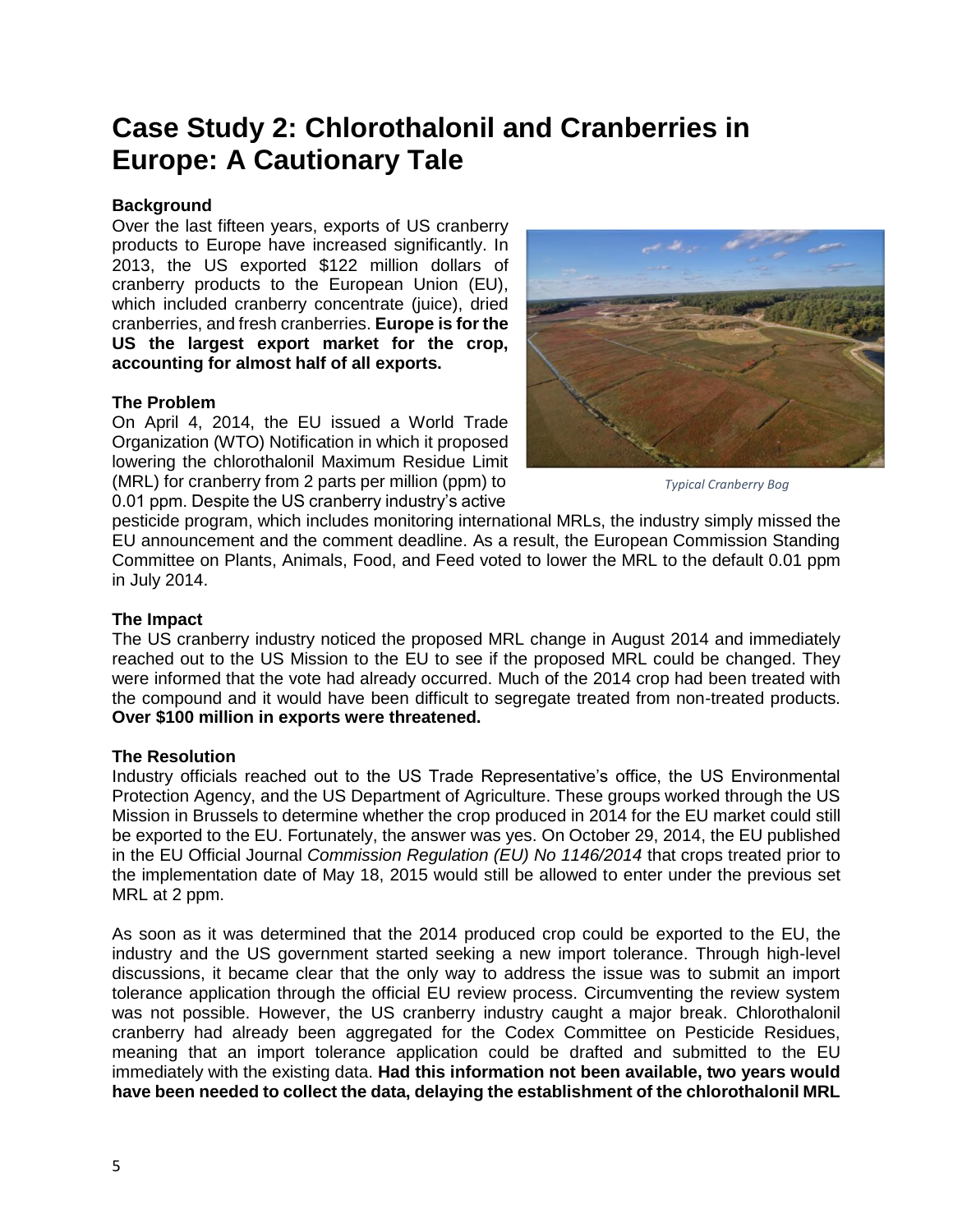**for another two years, stopping trade and leaving farmers without their largest market.** On July 10, 2015, the European Food Safety Authority (EFSA) published a recommendation in record time, for the setting of an EU import MRL for chlorothalonil on cranberry. Finally, on September 22, 2015, almost a year after the crisis started, the European Commission Standing Committee on Plants, Animals, Food, and Feed voted to formally adopt EFSA's recommendation of an MRL of 5 ppm on chlorothalonil. The MRL took effect on 11 February, 2016.

#### **Lessons Learned**

First, the cranberry industry missed the opportunity to comment on the proposed MRL change. The EU had properly announced the MRL change, but the announcement was overlooked until after the Committee vote had occurred. Because of this oversight, the cranberry industry conducted a thorough review of its MRL monitoring systems and made improvements. There are now weekly reviews of all WTO MRL announcements and monthly summaries of what has been proposed.

**Even if the cranberry industry had commented to the EU expressing concern during the WTO announcement process, it is unclear whether such comments would have prevented the proposed change.** The WTO announcement process in the EU comes at a very late stage in the overall review process; Rapporteur Member States (RMS) have already made their recommendations to EFSA, and EFSA has already conducted its own review. A better approach is needed to indicate to the RMS and EFSA that imported crops might be affected by a MRL change. To address this issue, in the years since the chlorothalonil cranberry crisis, the EU has started publishing upcoming review schedules and is encouraging commodity groups to approach registrants.

The cranberry industry has met with the US Environmental Protection Agency on the compound, and is tracking chlorothalonil developments throughout the world to make sure it is not caught by surprise with proposed changes in other world areas. Over the past year, the industry commented



to maintain the chlorothalonil MRL in Canada, where the product is being proposed for withdrawal from domestic usage on many crops, including cranberries. Finally, timing and flexibility were highlighted throughout this crisis. Such an emergency system might be formalized for future cases. The US cranberry industry is ultimately grateful for how the crisis was handled by the EU, as it saved growers millions of dollars. Still, there is concern that had the data not fortuitously already been available from the Codex review, a further twoyear delay would have occurred.

**This case highlights the importance of having a CODEX MRL in place and illustrates that an MRL set at the limit of detection can impact any country be it from the Global North or Global South. It also underlines the importance of the WTO notification process involving key stakeholders and giving them the ability to provide comments. Industry and farmer associations spend significant resources tracking MRLs and working with producers to ensure compliance. Having a global database in place, such as the Codex MRLs, alleviates the variances between countries and reduces the risk when growing and selling crops to various markets.**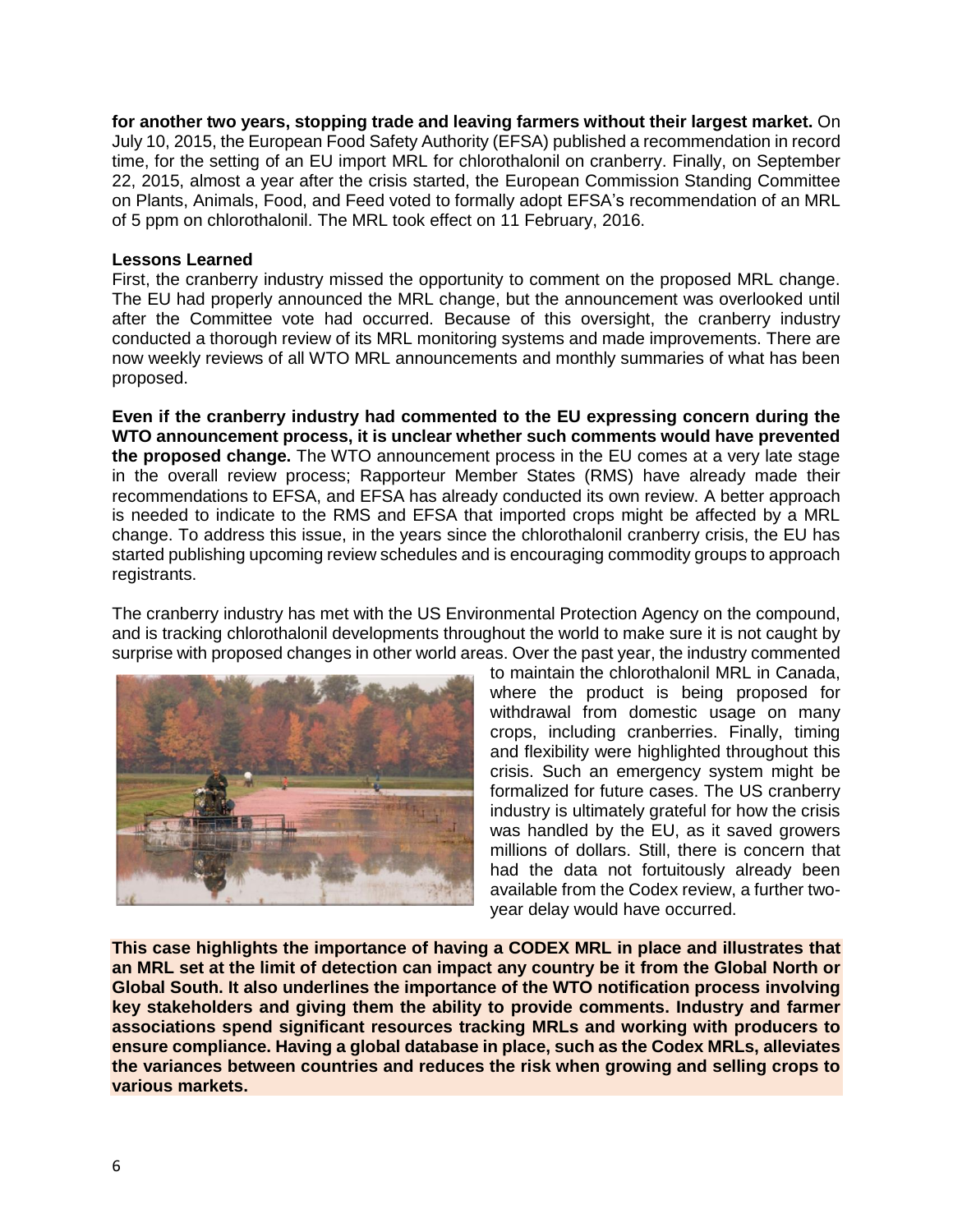## **Case Study 3: Parasite Control in Sheep Farming in the United Kingdom and Impact of Missing MRLs**

#### **Background**



For sheep farmers around the world, the most common health threat facing their flocks is parasites, both ectoparasites (e.g. ticks) and helminths (intestinal worms). Left untreated, parasites can cause weight loss, poor growth and ultimately death – putting the welfare of the

animals and the livelihoods of farmers at risk. Sheep farmers have traditionally relied on a class of drugs known as *anthelmintics* to protect sheep from parasites. Without effective worm control, it can take up to three times as long for a sheep to gain weight, while at the same time requiring more feed than a successfully wormed animal: it could take only five weeks for a weaned lamb to put on 10kg if worm control is effective; the sheep then requires 65kg of feed, whereas if worm control is ineffective, the same lamb could take 14 weeks to gain 10kg and it may eat twice the amount of feed.

#### **The Problem**

For about 50 years, sheep farmers have relied on three classes of anthelmintics to keep worms at bay. **But the repeated use of a small pool of drugs has led to the rise of anthelmintic resistance, which reduces the efficacy of these drugs.** Answering a call for new anti-parasitic drugs, a product was developed and submitted for regulatory review in its intended primary markets in 2007. The new drug controls roundworm and pole worm in sheep. To facilitate international use and trade in food commodities from treated animals, the drug was also first put on the priority list for review by the Joint FAO/WHO Expert Committee on Food Additives (JECFA) in May 2009. The earliest it could have secured a Codex MRL would have been July 2012. However, Codex MRLs were not approved until 2015.

#### **The Impact**

The delayed final Codex MRL disadvantaged the application for national approvals for the product and so was seen as a contributing factor to the delayed availability of the drug. **The drug was finally approved nationally in the UK in January 2012 and in Australia in October 2014 – seven years after the initial submissions.** In the UK alone, roundworms are estimated to cost sheep producers £84 million<sup>1</sup> (\$112 million) per annum in treatment and lost productivity. The sheep sector is a significant contributor to the UK economy and employment. It directly employs 34,000 people on farms and a further 111,400 in related industries. This contributes around £290 million (\$389 million) to employment. As such, delays to a new class of anthelmintic prevented sheep farmers from benefitting from increased choices in worm control and resulting enhanced productivity.

 $\overline{\phantom{a}}$ 

<sup>1</sup> <https://www.moredun.org.uk/research/diseases/parasitic-roundworms-sheep>